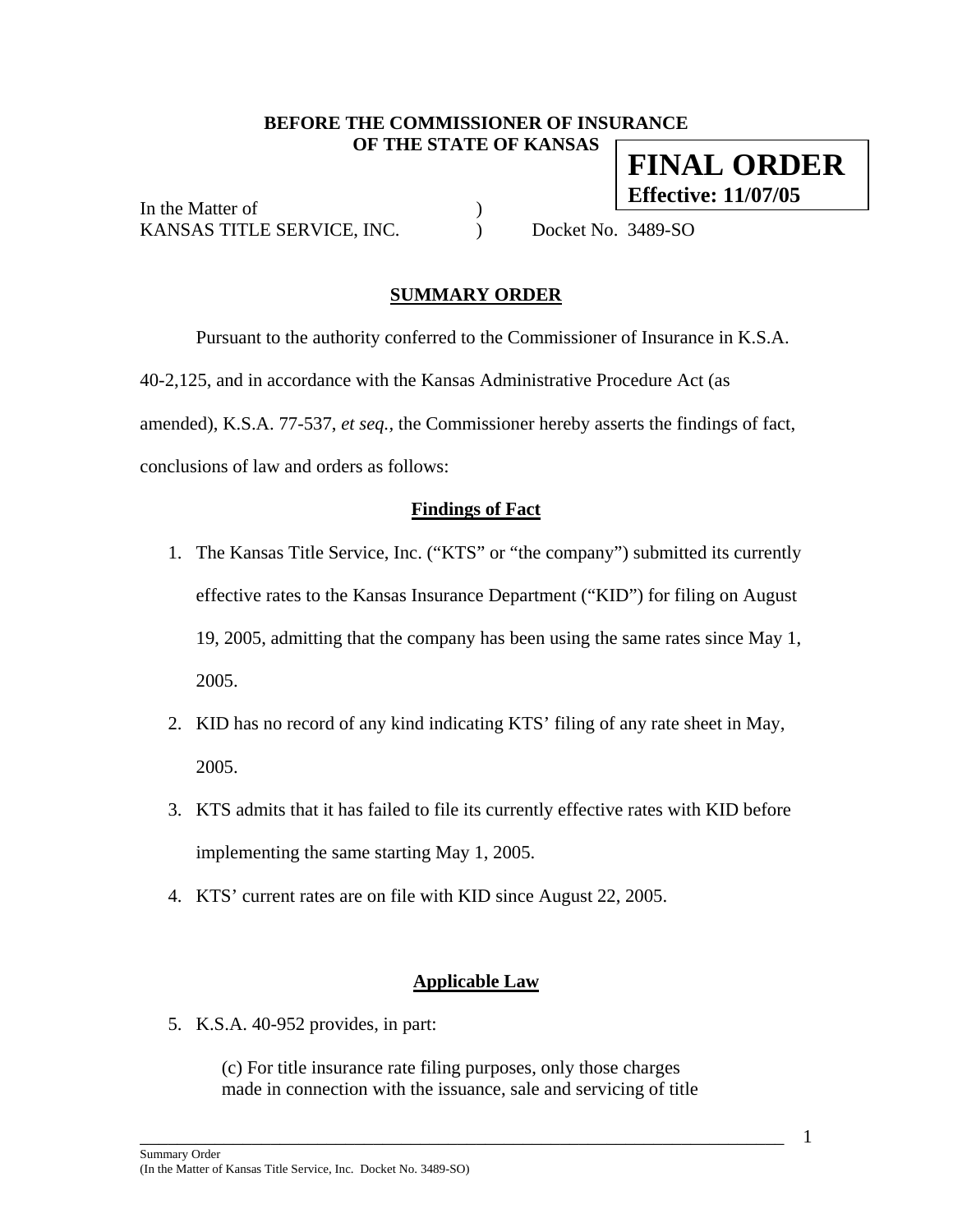insurance policies or real estate transactions by title insurance companies, agencies and agents on property located in counties having a population of more than 10,000 shall be subject to filing requirements of this act. Charges made for the assumption of risk under title insurance policies which shall be construed as premium for the purposes of K.S.A. 40-252 and amendments thereto, shall include risk premium, underwriting expenses such as searching charges, examination charges, to include any such charges retained by agents of the title insurer, charges for determining insurability and every other charge related to the issuance of the title insurance policy. Services provided by agents which are not related to insurance, such as performance of real estate closings or extension of the abstract of title, may be charged but not included as premium. No provision of this act shall apply to the filing or regulation of title insurance rates other than the requirements imposed by this section.

Every insurance agent, agency or company authorized to transact title insurance in this state shall file with the commissioner every manual of classification, rules and rates, every rating plan, every rate card and every modification of the foregoing which may be used in connection with providing title insurance or other services in connection with real estate transactions on property located in counties having a population of 10,000 or more. **No charge may be made by any title insurance agent, agency or company that has not been filed with the commissioner as required by this section.** Any service customarily provided by a title insurance agent or affiliated entity that is not included in the rates shall be disclosed when the rates are filed with the commissioner. (Emphasis added).

#### 6. K.S.A. 40-2,125 provides, in part:

(a) If the commissioner determines after notice and opportunity for a hearing that any person has engaged in or is engaging in any act or practice constituting a violation of any provision of Kansas insurance statutes or any rule and regulation, . . . the commissioner may in the exercise of discretion, order . . . (1) Payment of a monetary penalty of not more than \$1,000 for each and every act or violation, unless the person knew or reasonably should have known such person was in violation of the Kansas insurance statutes or any rule and regulation or order thereunder, in which case the penalty shall be not more than \$2,000 for each and every act or violation. . . .

\_\_\_\_\_\_\_\_\_\_\_\_\_\_\_\_\_\_\_\_\_\_\_\_\_\_\_\_\_\_\_\_\_\_\_\_\_\_\_\_\_\_\_\_\_\_\_\_\_\_\_\_\_\_\_\_\_\_\_\_\_\_\_\_\_\_\_\_\_

K.S.A. 40-2,125(a)(1).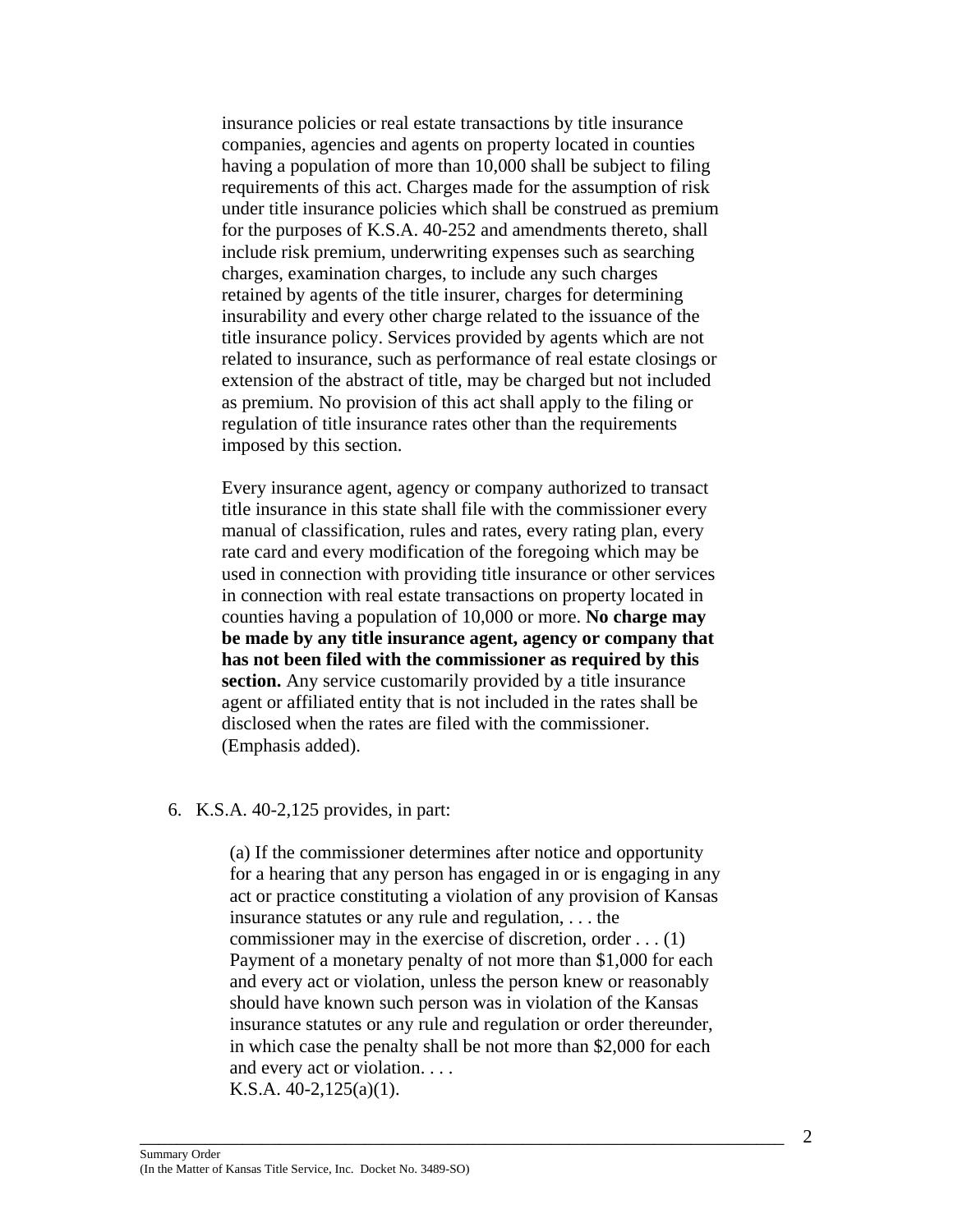7. K.S.A. 77-537 provides, in part:

(b) A state agency may use summary proceedings, subject to a party's request for a hearing on the order, if: (1) The use of those proceedings in the circumstances does not violate any provision of law; and (2) the protection of the public interest does not require the state agency to give notice and an opportunity to participate to persons other that the parties.

### **Conclusions of Law**

8. Based upon the findings of fact set forth above, it appears that KTS has made charges relating to its title insurance business that has not been filed with the Commissioner in violation of K.S.A. 40-952(c), and thus, engaged in unlawful act and practice prohibited by K.S.A. 40-2,125.

# **IT IS THEREFORE, BY THE COMMISSIONER OF INSURANCE, ORDERED THAT:**

 The Kansas Title Service, Inc. shall pay a monetary penalty of Four Hundred Dollars (\$400), due and payable to the Kansas Commissioner, within 10 days from the date of this Summary Order.

\_\_\_\_\_\_\_\_\_\_\_\_\_\_\_\_\_\_\_\_\_\_\_\_\_\_\_\_\_\_\_\_\_\_\_\_\_\_\_\_\_\_\_\_\_\_\_\_\_\_\_\_\_\_\_\_\_\_\_\_\_\_\_\_\_\_\_\_\_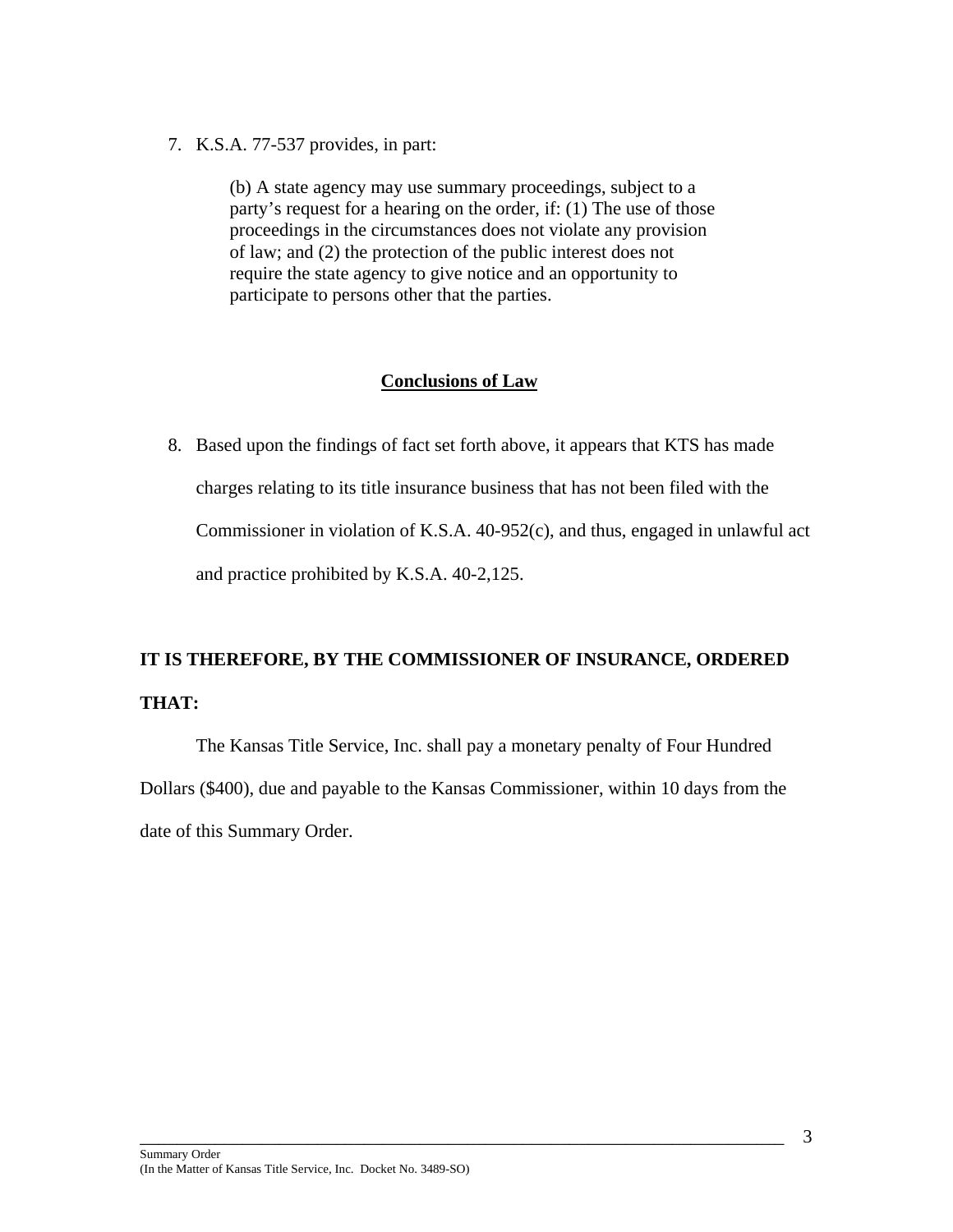# **IT IS SO ORDERED THIS \_20th\_ DAY OF OCTOBER, 2005, IN THE CITY OF TOPEKA, COUNTY OF SHAWNEE, STATE OF KANSAS.**



\_/s/ Sandy Praeger\_\_\_\_\_\_\_\_\_\_\_\_\_\_\_\_\_ Sandy Praeger Commissioner of Insurance

 $\angle$ s/ John W. Campbell John W. Campbell General Counsel

# **CERTIFICATE OF SERVICE**

 The undersigned hereby certifies that he served the above and foregoing Summary Order on this \_20th\_ day of \_\_October\_\_, 2005, by causing the same to be deposited in the United States Mail, certified mail return receipt requested postage prepaid, addressed to the following:

\_\_\_\_\_\_\_\_\_\_\_\_\_\_\_\_\_\_\_\_\_\_\_\_\_\_\_\_\_\_\_\_\_\_\_\_\_\_\_\_\_\_\_\_\_\_\_\_\_\_\_\_\_\_\_\_\_\_\_\_\_\_\_\_\_\_\_\_\_

 Mr. O. Gene Wright Kansas Title Service, Inc. P.O. Box 277 Wellington, KS 67152

> $\angle$ s/ Hsingkan Chiang Hsingkan Chiang, Staff Attorney Kansas Insurance Department